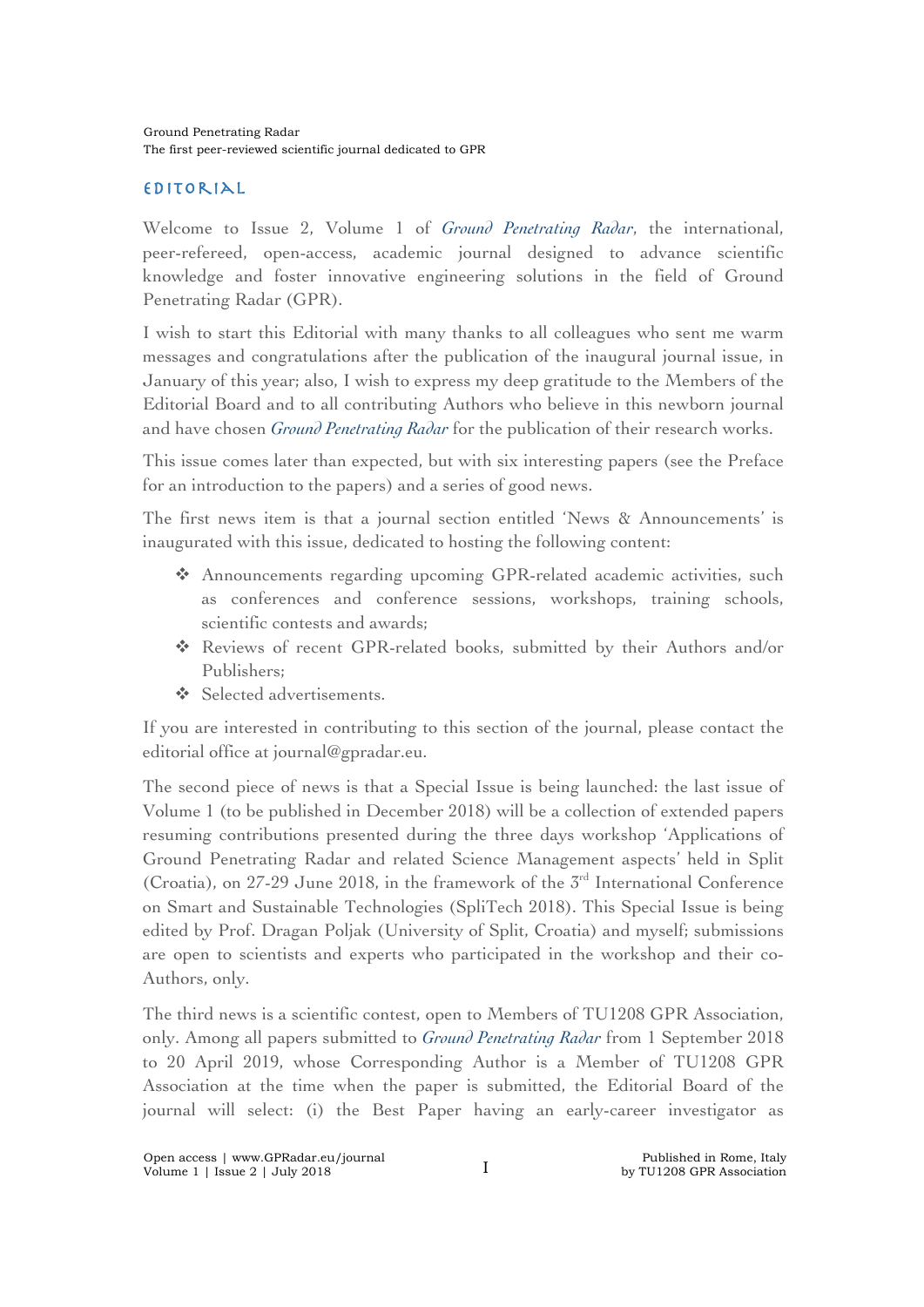Corresponding Author, (ii) the Best Paper having a female scientist as Corresponding Author, (iii) the Best Paper having a scientist from an Inclusiveness Target Country as Corresponding Author. An early-career investigator is a scientist who received his PhD degree since no more than eight years at the time when the paper is submitted. Inclusiveness Target Countries currently are: Albania, Bosnia-Herzegovina, Bulgaria, Cyprus, Czech Republic, Estonia, Croatia, Hungary, Lithuania, Latvia, Luxembourg, Malta, Montenegro, Poland, Portugal, Romania, Slovenia, Slovakia, the former Yugoslav Republic of Macedonia, Republic of Serbia and Turkey. The Corresponding Authors of the awarded papers will receive award certificates and TU1208 GPR Association will support their participation in the  $10<sup>th</sup>$ International Workshop on Advanced Ground Penetrating Radar (IWAGPR 2019, Rome, Italy, 3-5 July 2019) by reimbursing their conference registration fee. This contest is based on an idea proposed by Dr Pier Matteo Barone (American University of Rome, Italy).

All *Ground Penetrating Radar* papers are processed and published in true open access, free to both Authors and Readers, thanks to the generous support of TU1208 GPR Association and to the voluntary efforts of the journal Editorial Board. This issue is also supported by Adapis Georadar Teknik Ab (georadar.eu) and IDS Georadar s.r.l. (idsgeoradar.com): I would like to thank both companies personally, as well as on behalf of the journal Editorial Board, Authors and Readers.

Do you have suggestions to improve this journal? Would you like to leave a comment or ask a question? We are looking forward to hearing from our Readers! Send us a message at gpradar.eu/journal/contact.html or journal@gpradar.eu. Would you like to guest edit a Special Issue for *Ground Penetrating Radar*? Send us a proposal! If you wish to participate in the Editorial Board, please send us your motivation letter and curriculum vitae.

We hope to receive several interesting papers in the upcoming weeks!

The Editor-in-Chief Lara Pajewski

Open access | www.GPRadar.eu/journal Volume 1 | Issue 2 | July 2018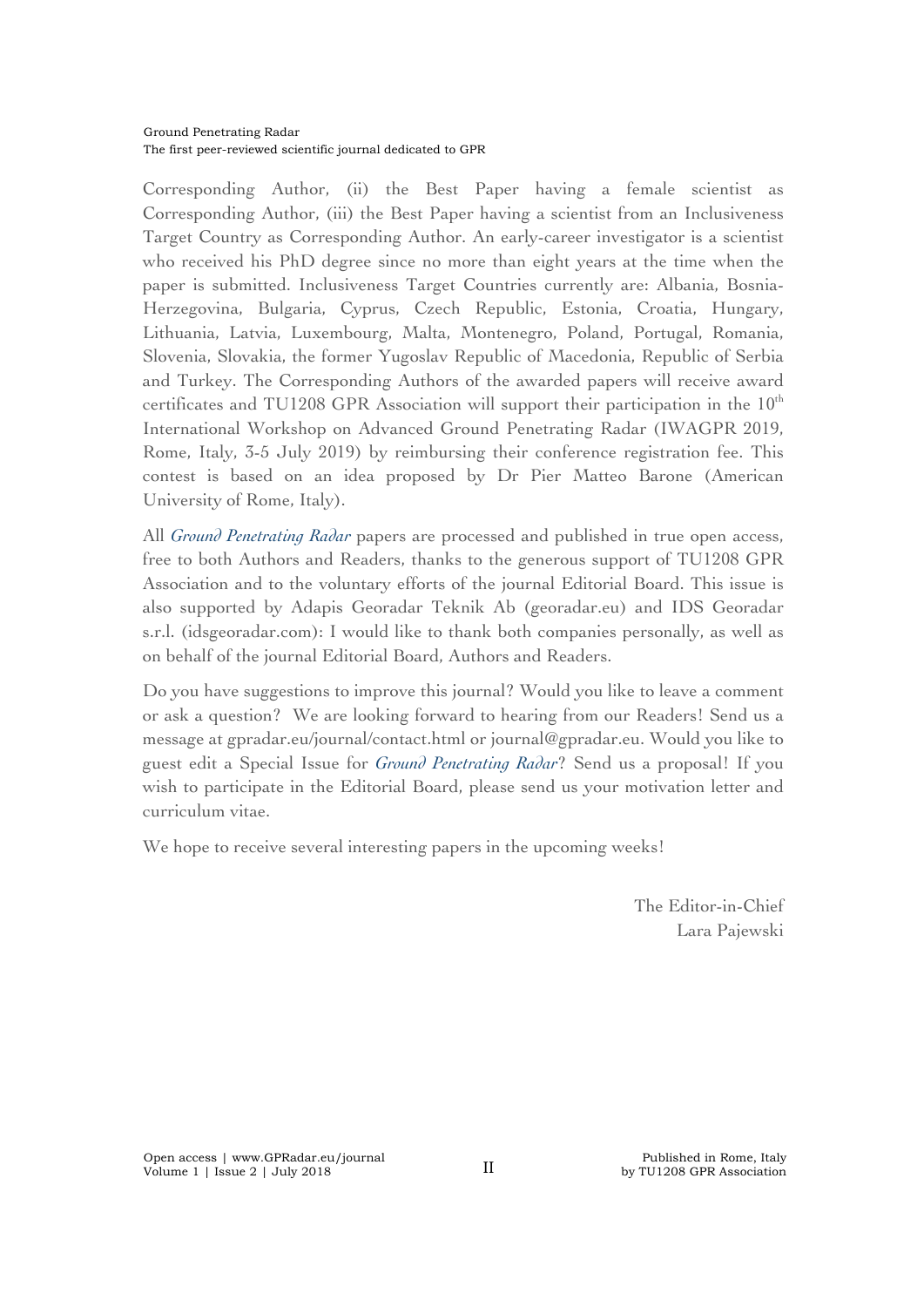## PREFACE

I am delighted and honoured to introduce the second issue of the first volume of *Ground Penetrating Radar*, which includes six papers authored by scientists from 13 institutes in 11 countries (Belgium, Croatia, Czech Republic, France, Italy, Poland, Portugal, Serbia, Spain, Turkey, and United States of America).

The issue is opened with a paper entitled "**GPR system performance compliance according to COST Action TU1208 guidelines**," authored by myself, Milan Vrtunski, Željko Bugarinović, Aleksandar Ristić, Miro Govedarica, Audrey van der Wielen, Colette Grégoire, Carl Van Geem, Xavier Dérobert, Vladislav Borecky, Salih Serkan Artagan, Simona Fontul, Vânia Marecos, and Sébastien Lambot. Four tests are proposed, which can be carried out to evaluate the signal-to-noise ratio, shortterm stability, linearity in the time axis, and long-term stability of the Ground Penetrating Radar (GPR) signal. The paper includes a thorough introduction to the topic, a full description of the tests, as well as results obtained by executing the tests on five pulsed control units and nine antennas with central frequencies from 400 MHz to 1.8 GHz. The performed measurements are not representative enough to establish absolute thresholds for the tests; nonetheless, they provide useful indications about values that one may obtain when testing GPR equipment, if the equipment is working reasonably well. Also, by periodically repeating the tests on the same equipment, it is possible to detect any significant shift from previously obtained values, which may imply that the GPR unit or antenna under test is not working in a normal or satisfactory manner. The Authors welcome any comments and suggestions to improve the tests. Moreover, we hope that the tests will be executed by other research teams, manufacturers and private end-users in the near future, on a wider variety of control units and antennas, on both brand new and older equipment; by sharing information about the obtained results, the GPR community can jointly establish reasonable thresholds for the tests, which can help to distinguish between equipment working properly and flawed equipment.

The second paper is entitled "**Frequency domain deterministic-stochastic analysis of the transient current induced along a ground penetrating radar dipole antenna over a lossy half-space**" and is authored by Anna Šušnjara, Dragan Poljak, Vicko Dorić, Sébastien Lalléchère, Khalil El Khamlichi Drissi, Pierre Bonnet, and Françoise Paladian. This paper presents a stochastic analysis of the transient current induced along a dipole antenna over a lossy half-space. The electromagnetic formulation of the problem is based on the Pocklington's integro-differential equation in the frequency domain, which is solved by means of the Galerkin-Bubnov indirect boundary element method; the transient solution is obtained by using the inverse fast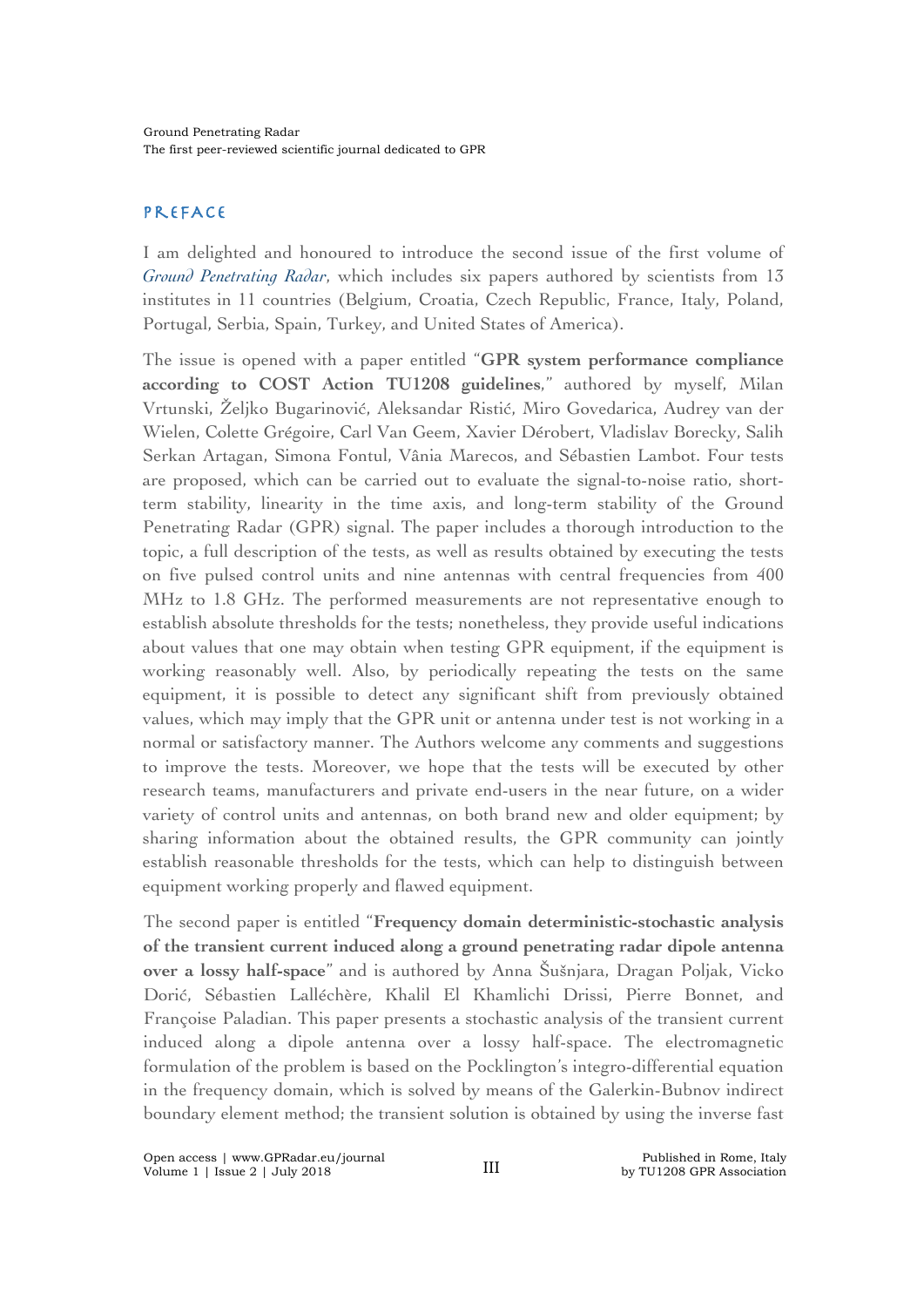## Ground Penetrating Radar The first peer-reviewed scientific journal dedicated to GPR

Fourier transform. By exploiting the Stochastic Collocation technique, the Authors investigate the variability of the current as a function of the soil permittivity, soil conductivity, and dipole distance from the half-space. Beyond the specific simulation case considered by the Authors, this paper represents a successful and valuable example of application of the Stochastic Collocation method in the GPR field, which may inspire other researchers to employ a similar approach in their simulations. Indeed, in GPR electromagnetic modelling problems there often is uncertainty on the input parameters, because some geometrical and/or physical properties of the scenario may be partly or entirely unknown. In such cases, the simple but robust Stochastic Collocation method can be effectively used to determine relevant statistics about the GPR responses and to assess confidence intervals in the numerical results.

Still concerning GPR antennas and full-wave methods for the solution of electromagnetic radiation and forward-scattering problems, the third paper is entitled "**Electromagnetic modelling and simulation of a high-frequency Ground Penetrating Radar antenna over a concrete cell with steel rods**;" it is authored by Alessio Ventura and myself. In this work, a high-frequency GPR antenna placed over a reinforced concrete cell is simulated by using the commercial software CST Microwave Studio, which implements the Finite-Integration technique. This study was mostly carried out during the Master thesis in Electronic Engineering of the first Author, under my supervision. Geometrical and physical information about the antenna was taken from the PhD thesis of Dr Craig Warren, where the same device was experimentally characterized and numerically modelled by using the Finite-Difference Time-Domain software GprMax3D; the reinforced concrete cell, instead, is one of the reference simulation scenarios of COST (European Cooperation in Science and Technology) Action TU1208 "Civil engineering applications of Ground Penetrating Radar." The paper comprises an explanation of how the CST model was built, followed by results calculated with the antenna above the concrete structure; comparisons with a simplified model, where the physical structure of the antenna is not taken into account, are also presented. The significant differences between the results of the realistic model and those of the simplified model confirm the importance of including accurate models of the actual antennas in GPR simulations. The results presented in the paper are available for download as 'Supplementary materials;' this gives me the opportunity to remind Readers that *Ground Penetrating Radar* encourages scientists to publish methods and results in as much detail as possible, as well as to enclose supplementary materials to their papers (e.g., data, software, videos, presentations, and any other useful electronic files).

The three papers introduced above stem from COST Action TU1208 "Civil engineering applications of Ground Penetrating Radar." COST is the longestrunning European framework supporting trans-national cooperation among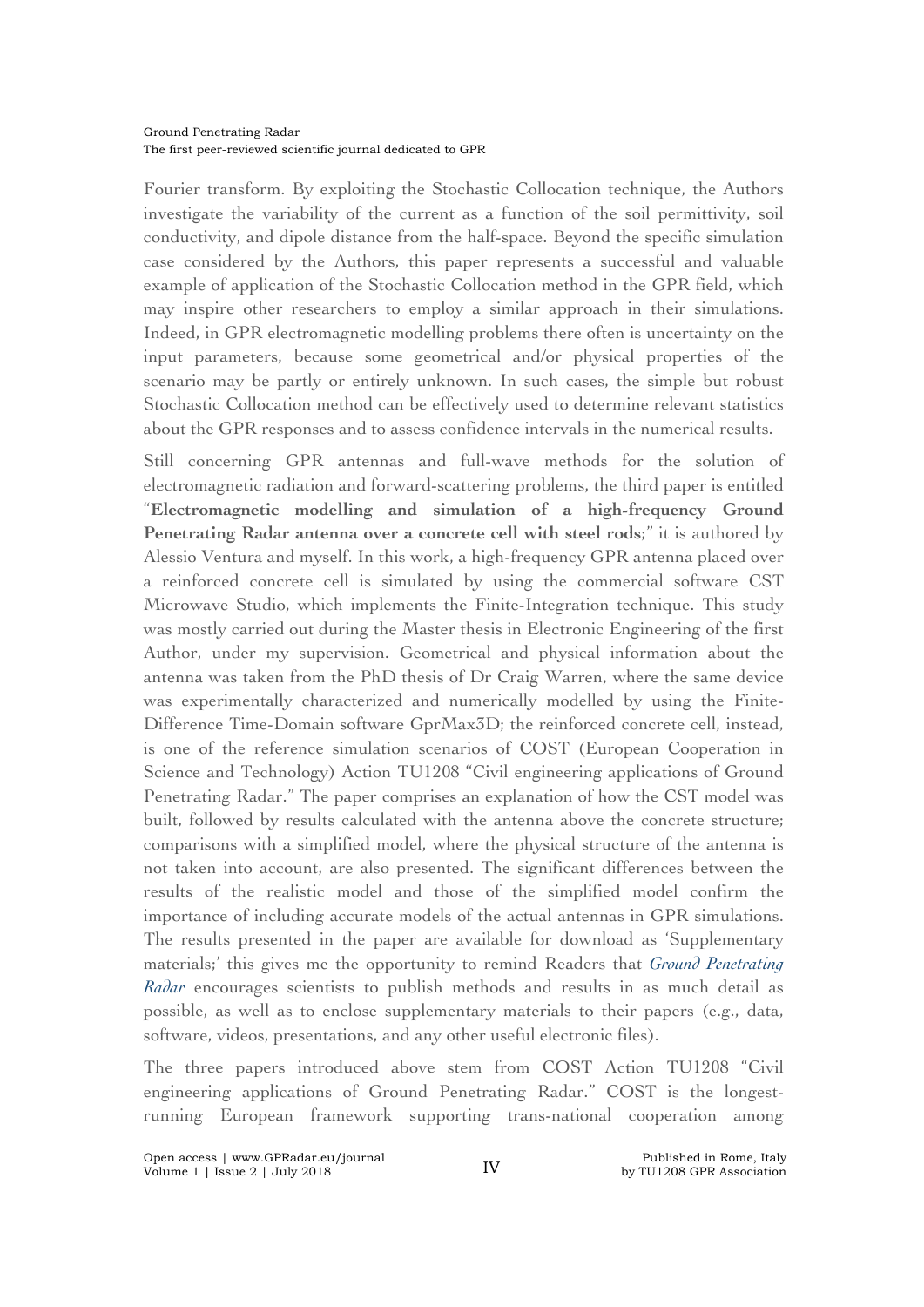## Ground Penetrating Radar The first peer-reviewed scientific journal dedicated to GPR

researchers, engineers and scholars. COST Actions are bottom-up science and technology networks where scientists, professionals and stakeholders can jointly develop their own ideas; they are active through a range of networking tools, such as workshops, conferences, training schools, short-term scientific missions, and dissemination activities. COST Action TU1208 was running from 4 April 2013 to 3 October 2017; its main objective was to exchange and increase scientific-technical knowledge and experience of GPR techniques in civil engineering, whilst promoting a wider and more effective use of this safe and non-destructive method in the monitoring of structures.

The journal issue continues with the paper entitled "**GPR research in Wojanów railway tunnel, Sudetes mts., Poland**," authored by Adam Szynkiewicz. This is an interesting and detailled case study, where a commercial GPR equipped with three different antennas was used in the context of a geotechnical research carried out for the purposes of designing the renovation of Wojanów railway tunnel, in Poland. GPR measurements were performed above and inside the tunnel, namely along the ceiling of the tunnel, along the tunnel walls, and all along the tunnel floor (on the railway tracks, as well as close to the tunnel walls). The central frequencies of the three antennas were 100 MHz, 250 MHz, and 800 MHz. Most data were analysed in a two-dimensional system; a preliminary analysis in a three-dimensional system was attempted, too. The Author describes how the survey was carried out, how data were processed and interpreted, and how the various antennas were able to provide different kinds of information; the paper provides practical advice and useful recommendations. We are very pleased to host this contribution on *Ground Penetrating Radar*, because case studies dealing with the use of GPR in tunnels are not common in the scientific literature (this is realistically due to the fact that GPR tunnel inspections present considerable practical difficulties) and because of the longstanding experience of the Author in the GPR field, which reflects in the paper.

The journal issue is concluded with two papers coming from an excellent research team, where innovative solutions for suppressing clutter and reducing the corresponding false alarms in Forward-Looking GPR (FLGPR) are presented and validated on experimental data. The main focus is on the use of vehicle mounted FLGPR, equipped with dual band array antennas, for the detection of buried explosive threats, such as mines and improvised explosive devices.

The first paper of this pair is entitled "**Model-based clutter reduction method for forward looking Ground Penetrating Radar imaging**" and is authored by Yukinori Fuse, Borja Gonzalez-Valdes, Jose A. Martinez-Lorenzo, and Carey M. Rappaport. A model-based clutter suppression image processing method, which uses a mask to reduce clutter from the rough ground surface and from objects above the ground, is described and tested. The proposed approach is able to clean the L-Band Synthetic